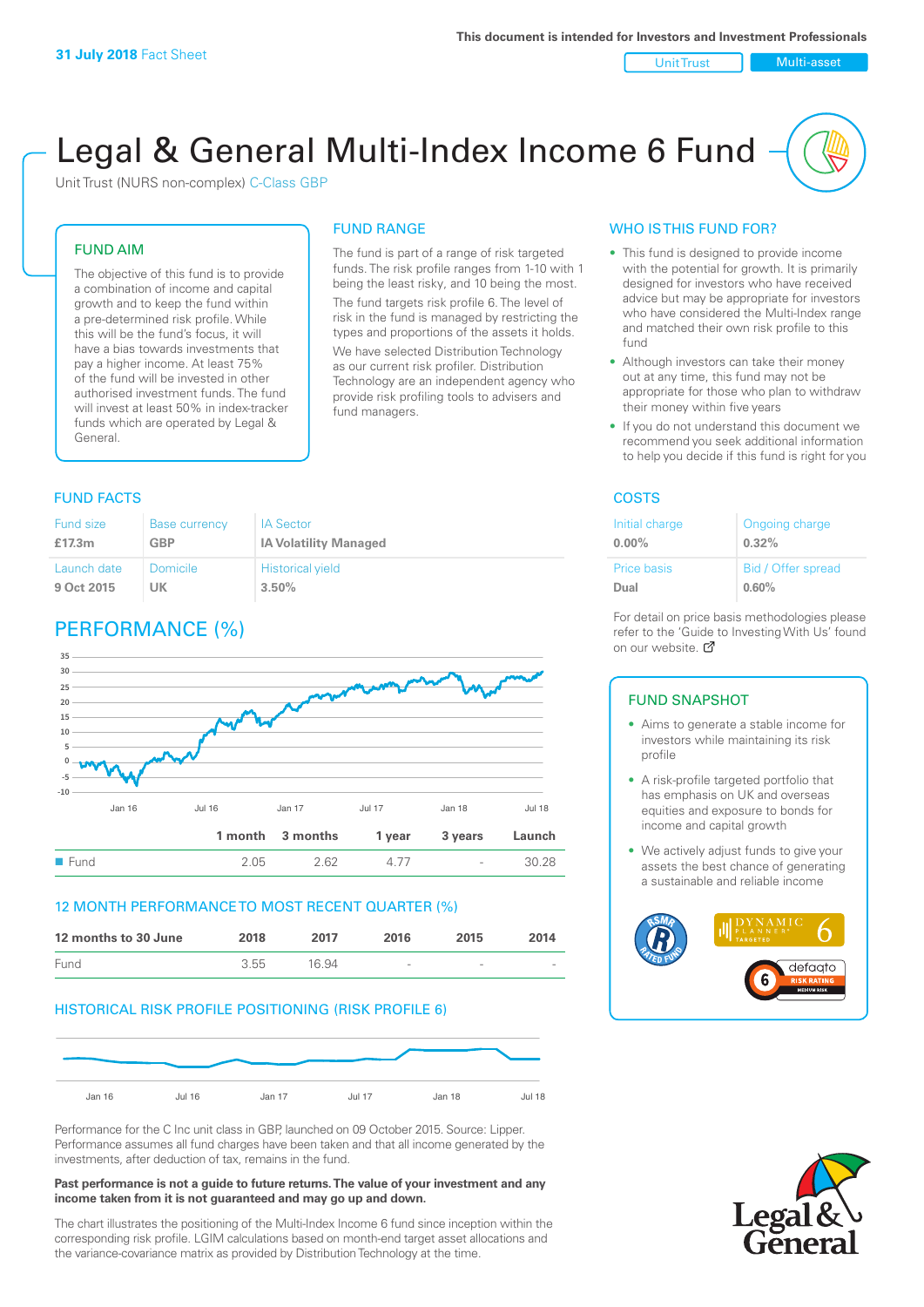### Legal & General Multi-Index Income 6 Fund

Unit Trust (NURS non-complex) C-Class GBP

### PORTFOLIO BREAKDOWN

All data source LGIM unless otherwise stated. Totals may not sum due to rounding.





#### FUND MANAGERS

The fund managers have responsibility for managing the multi-index fund range. They are part of the Multi-Asset Funds (MAF) team in LGIM. This team focuses on designing and managing multi-asset funds that are tailored to match the specific objectives of various client types. The team sits within a wider Asset Allocation team which combines both depth of experience with a broad range of expertise from different fields, including fund management, investment consulting and risk management roles.

### TOP 10 HOLDINGS (%)

| <b>L&amp;G UK Index Trust</b>                                    | 9.9 |
|------------------------------------------------------------------|-----|
| <b>L&amp;G US Index Trust</b>                                    | 7.8 |
| L&G Emerging Markets Government Bond (Local Currency) Index Fund | 7.4 |
| L&G Emerging Markets Government Bond (US\$) Index Fund           | 7.3 |
| iShares UK Dividend UCITS ETF                                    | 7.2 |
| L&G European Index Trust                                         | 6.3 |
| <b>L&amp;G Pacific Index Trust</b>                               | 6.3 |
| L&G High Income Trust                                            | 5.9 |
| <b>LGIM Global Corporate Bond Fund</b>                           | 4.6 |
| <b>L&amp;G UK Property Fund</b>                                  | 4.3 |